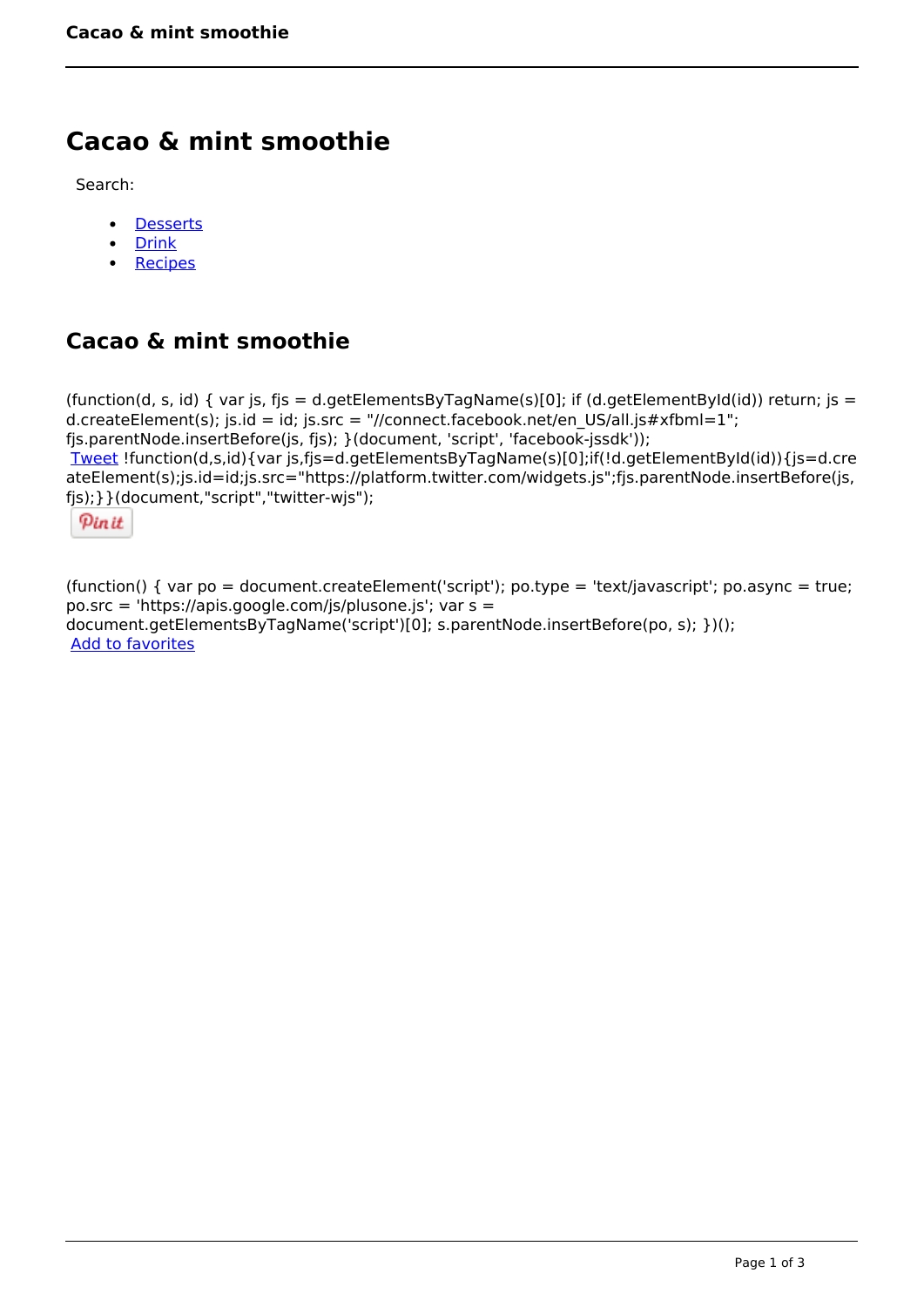

Rate this recipe

7 people are cooking this [Count me in](https://www.naturalhealthmag.com.au/flag/flag/favorites/995?destination=printpdf%2F995&token=f60bab088c0c0670bde5f4f44f0f52ce)

A delicious smoothie recipe that combines raw cacao, bananas, mint and coconut milk.

## **Ingredients** (serves 1)

- $\cdot$   $\frac{1}{4}$  cup rolled oats
- $\cdot$   $\frac{1}{2}$  cup coconut milk
- ½ cup loosely packed spinach
- 1½ tbsp [raw cacao](http://www.naturalhealthmag.com.au/nourish/raw-chocolate-buds-vegan)
- $\cdot$   $\frac{1}{2}$  cup unsweetened almond milk
- $\cdot$  1/2 frozen banana
- 1 tsp rice malt syrup or honey
- Handful fresh mint leaves
- Cacao nibs to garnish (optional)

## **Method**

Blend the oats to a fine flour, then add remaining ingredients. Blend again until thick and frosty. Garnish and serve.

Recipe from Sally O'Neil, [the-fit-foodie.com](http://the-fit-foodie.com/)